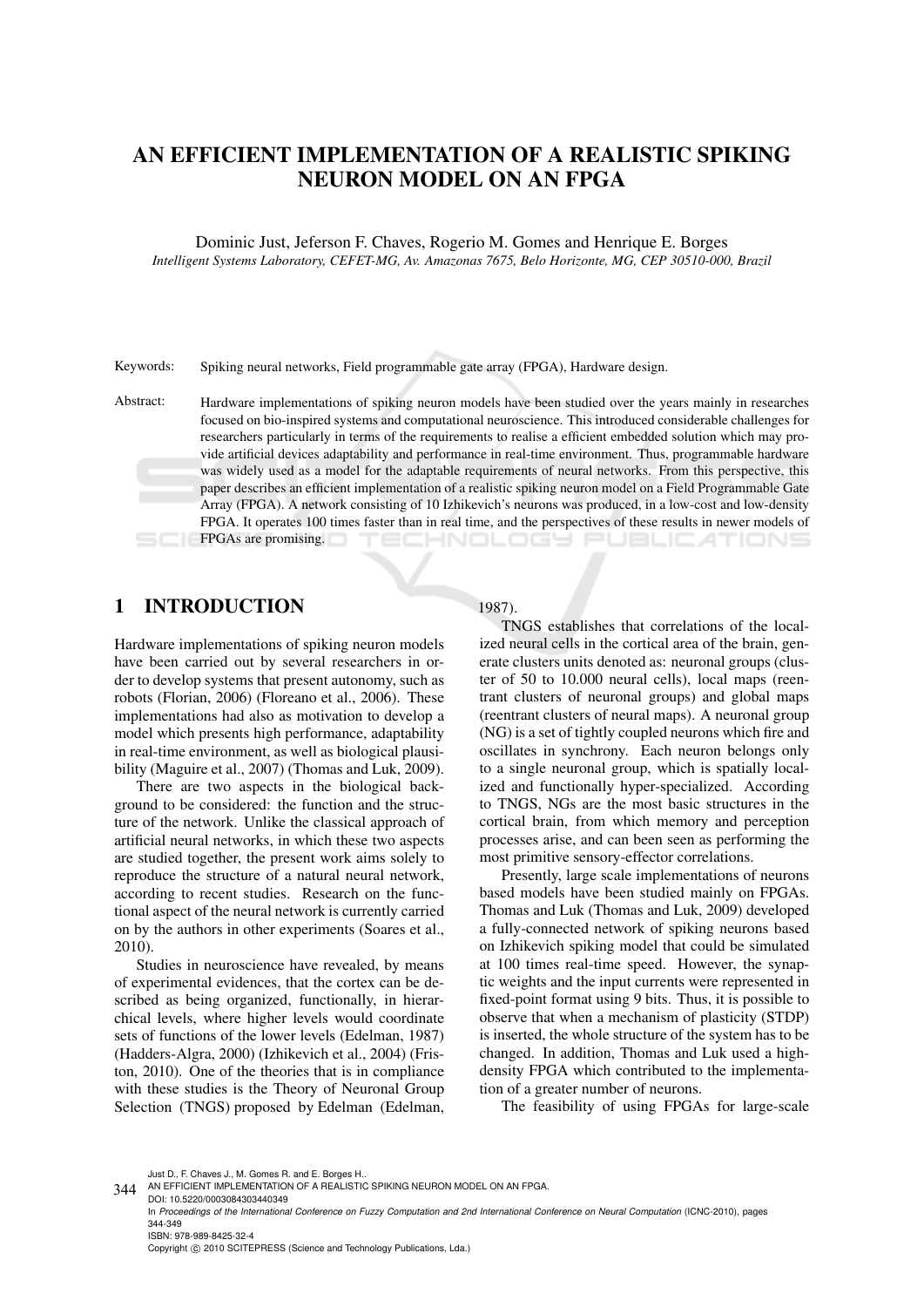simulations of the model according to Izhikevich in (Izhikevich, 2003) was explored in (Rice et al., 2009). A modularized processing element to evaluate a large number of Izhikevich's spiking neurons in a pipelined manner was developed, which allowed an easy scalability of the model to larger FPGAs. They utilized an algorithm based character recognition on Izhikevich's model for this study. However, this system was not completely implemented on FPGAs, but some modules of the algorithm were processes on a computer.

Basically, the aim of the strategy proposed in this paper is to embed a network of neurons that presents the same anatomical structure of a neuronal group, as proposed by Edelman, in a Field Programmable Gate Array (FPGA). This design is built using floating point circuits and has provide high-speed processing speed, *i.e.*, real time processing. Floating point hardware implementations are extremely resource intensive and the number of neurons embedded in FPGA depends on the efficiency in terms of the used resources.

Real time processing of neuronal groups is also extremely important in real world applications. Thus, the implementation proposed in this paper runs a very accurate simulation of the biological reality.

This high level of biological plausibility is due to the model of neuron used (Izhikevich, 2004), and due to the possibility of using any topology by setting the right parameters, e.g., the synaptic connection matrix.

As a scientific contribution, the present work presents, as standpoint for the implementation of an suitable biologically plausible architecture of spiking neurons. Moreover, as regards to the principles of biological operations on the coordination structure of the TNGS, the solution can be applied in the validation of various hypothesis with which neuroscience is concerned. This trend have established itself recently in literature, given the difficulties in performing some experiments in vitro. Another important contribution of this paper is the establishment of a technology or technique to increase the efficiency of a programmable logic hardware through the minimization of the area covered by logical circuits. The benefits of this research have also contributed to the neuronal implantation area.

In section 2 we present the neuron model used in this work. The neuron model should be computationally simple in order to make this implementation feasible. The hardware designs developed are introduced, analyzed and discussed in Section 3. In addition, this section shows a comprehensive understanding of how the circuit works. Finally, Section 4 concludes the paper and presents some relevant extensions of this work.

#### 2 IZHIKEVICH MODEL

According to (Izhikevich, 2007), the biologically most accurate models of neurons simulate the concentrations of several types of ions. The most impor- $\tan$ t ions are sodium  $(Na^+)$ , potassium  $(K^+)$ , calcium (*Ca*2+) and chloride (*Cl*−). There are two important mechanisms, which lead to a concentration asymmetry:

- Passive redistribution: some ions can penetrate the cell membrane.
- Active transport: ions are pumped into the cell by ionic pumps.

Both of these mechanisms lead to concentration gradients. A concentration gradient causes an electric potential between the inside and the outside of the cell. In addition, there is one more factor to consider getting a comprehensive model. Since some of the channels are susceptible to the concentration of the potential and of the ion concentration, the conductance of the ionic channels can vary heavily and in a strong nonlinear way. The Hodgkin-Huxley Model in (Izhikevich, 2007) summarizes all this effects in one model of four coupled ordinary differential equations of first order. This set of differential equations shows the highly nonlinear behaviour of the whole system. The Hodgkin-Huxley model is one of the most important models of neurons, however, it presents a high computational cost, limiting the simulation of a network with few neurons.

In contrast, Eugene Izhikevich (Izhikevich, 2003) developed a model of spiking neurons that reproduces the behavior of neurons very accurate, but with much simpler equations and low computational cost, allowing the simulation of networks with large numbers of neurons. It consists of the following two dimensional system of one quadratic and one linear differential equation, each of first order:

$$
v' = 0.04v^2 + 5v + 140 - u + I \tag{1}
$$

$$
u' = a(bv - u)
$$
 (2)

with the after-spike resetting

if 
$$
v \ge 30
$$
mV, then  $v = c$  and  $u = u + d$  (3)

In these equations,  $u$  and  $v$  are the states of the systems where *v* represents the membrane potential of the system and *u* represents a membrane recovery variable. *I* is the input current from the outside world and from other neurons in the network, which are connected to this neuron. The variables *a*, *b*, *c*, *d* are fixed dimensionless parameters. Depending on these parameters, the Izhikevich model can describe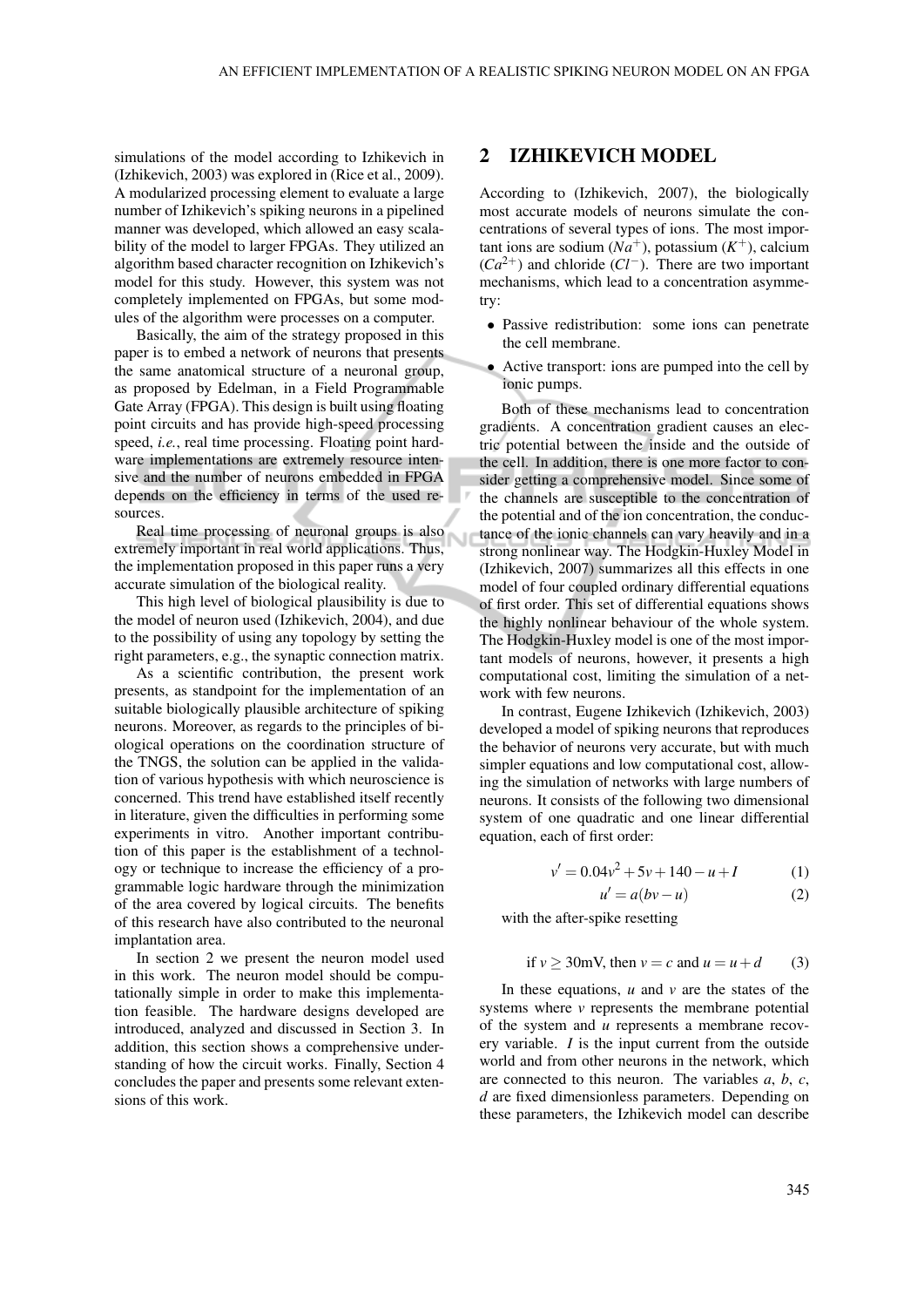regular spiking, intrinsically bursting, chattering, fast spiking, thalamus-cortical and low-threshold spiking neurons as well as resonators. Table 1 shows some often used values for the parameters for the Izhikevich model.

Table 1: Izhikevich Parameters.

| <b>Parameters</b> | <b>Typical values</b> | <b>Possible values</b> |  |
|-------------------|-----------------------|------------------------|--|
|                   | 0.02                  | [0.02;0.1]             |  |
|                   |                       | [0.2; 0.25]            |  |
|                   | $-65mV$               | $[-55:-65]$            |  |
|                   |                       |                        |  |

For fast computation, Izhikevich suggested a numeric method to simulate the behaviour of spiking neurons in his publication (Izhikevich, 2003). This code implements the system of differential equations by using a Runge-Kutta method and by dividing the computation of  $\nu$  into two steps. It simulates a network of 1000 neurons fed with a random input circuit *I outside*. Having an algorithm, a simulation of a single neuron is straightforward.

### 3 THE HARDWARE DESIGN

The first attempt is a simple mapping of the simplification of Izhikevich's MATLAB-code in hardware. The simplification used looks like following:

```
(1) a=0.02*ones(10,1); b=0.2*ones(10,1);(2) c=-65*ones(10,1); d=2*ones(10,1);
(3) S=rand(10,10);
(4) v=-65*ones(10,1); u=b.*v;(5) for t=1:1000
(6) I_outside=rand(10,1);
(7) fired=find(v>=30):
(8) I_ neuron=zeros(10,1);(9) I_neuron(fired)=1;
(10) v(fired)=c(fired);(11) U(fired)=u(fired)+d(fired);
(12) I = I_outside+sum(S(:,fixed),2);(13) v=v+0.5*(0.04*v.^2+5*v+140-u+1);(14) v=v+0.5*(0.04*v.^2+5*y+140-u+1);(15) u=u+a.*(b.*v-u);(16) end;
```
This MATLAB-code is the basic idea for constructing an integrated circuit as shown in Figure 1. This circuit has two registers to store each of the states *v* and *u*. The content of the memory is fed into computational unit *ComputeStepV* which performs the operations on line 13 and 14 of the algorithm. Then, the computational unit *ComputeStepU* performs the operations on line 15 in the MATLAB-code. The computational units support the resetting condition on lines 10 and 11, too. The component *checkSpike*



Figure 1: This figure shows the structure of the circuit of the MATLAB-code. This circuit consists of blocks, which perform the function  $v = v + 0.5(0.04v^2 + 5v + 140 - u + I)$ with reset condition  $v = c$  and the function  $u = u + a$  (*bv*− *u*) with reset condition  $u = u + d$ . The *clock management* controls *checkSpike* and the registers (indicated with a short line).



Figure 2: This figure shows the structure of the circuit behind the *computeStepU*-block in Figure 1. The inputs *u* and *v* are fed into the blocks, which compute step by step the formula  $u = u + a (bv – u)$  with reset condition  $u = u + d$ . A, b and d are constants, which were hard coded in the cir-<sup>cuit.</sup> OGY PUBLIC*A*TIONS

checks the condition on line 7 on the MATLAB-code. If there is a spike, it sets the output *I outside* to 1 according to line 8 and 9. A *clock management*block controls at which time the value of *v* should be checked for a spike. It controls as well, at which time which memory has to be written and at which time a cycle ends. As there are two computational steps of  $v = v + 0.5 (0.04 v^2 + 5 v + 140 - u + I)$ , this design can be more efficient by using the block *computeStepV* twice. Therefore, *clock management* is programmed in a way, that the circuit reuses the block *ComputeStepV* twice in order to calculate the code on line 13 twice. To keep the hardware usage small, all calculations in this project is done with single precision (32 bit).

To explain how the hardware is designed in detail, Figure 2 shows the block *ComputeStepU* of Figure 1. The variables u and v are inputs of the system and *unew* is the only output. A closer look into the function *ComputeStepU* shows how the actual computation works: In the multiplier *mul1*, v·b is calculated. After this the subtracter *sub* subtracts u from the prior result. Then, v·b-u is calculated. This result is fed to the multiplier *mul2* and then to the adder *add1*. After this, *unew* is ready. The multiplexer is needed to make it possible to perform the function u=u+d, if the input from *I outside* is 1. Behind the boxes *clock management*, *ComputeStepV* and *check-Spike*, there are similar circuits.

In the first design, the MATLAB-code was simply implemented in hardware. As a result, only a limited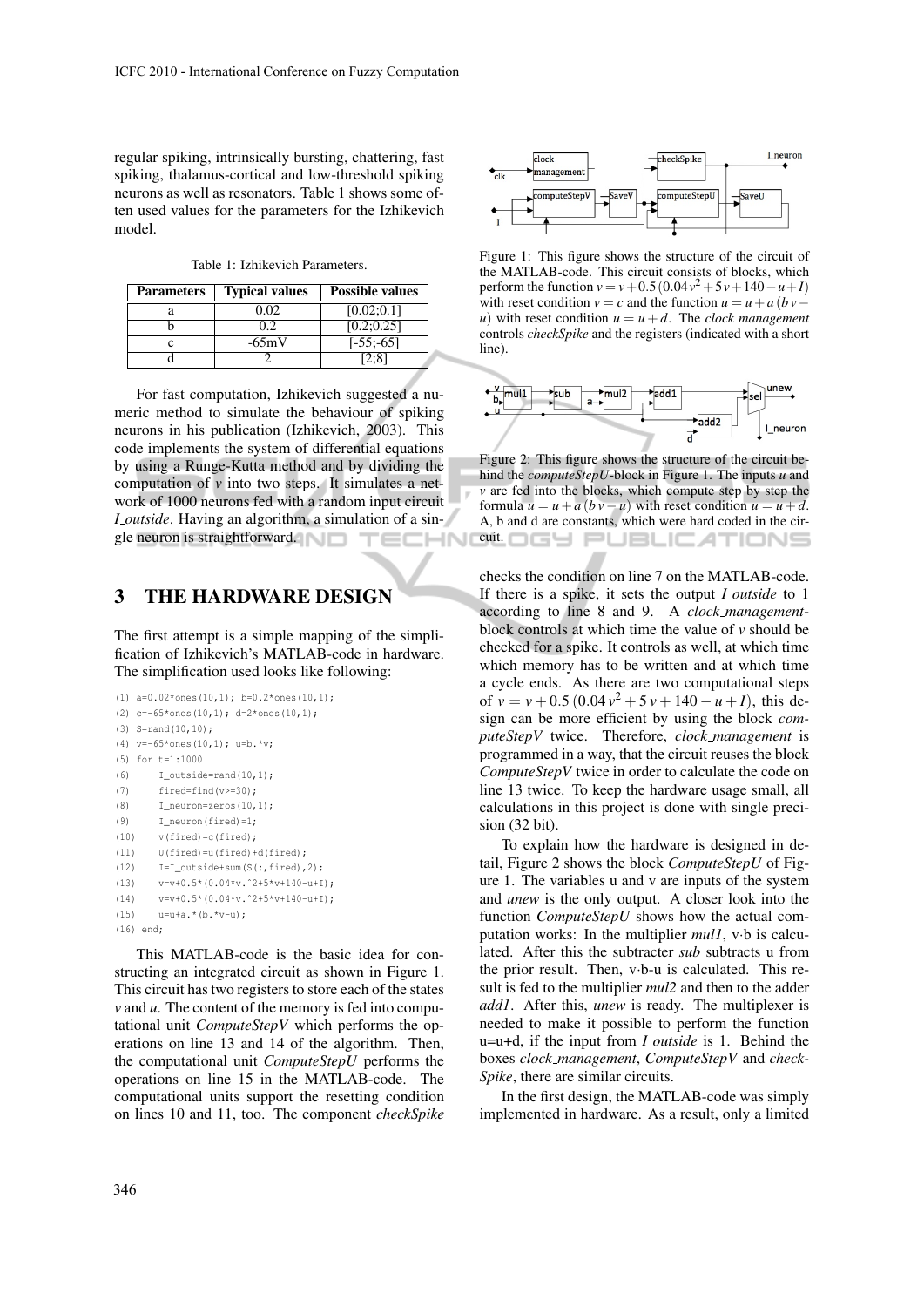number of neurons could be implemented in hardware due to the heavy use of the FPGA resources.

In order to improve the first architecture a second design was proposed. This new design consists in building a computer-like circuit on an FPGA. Figure 3 shows the developed architecture where each wire is 32 bit wide, with exceptions of the 1 bit input *clk*, the 64 bit output of the *instructions*-block and of the  $1 \cdot n$ bit input *I neuron*, where *n* is the number of neurons in a neural network.

This circuit consists only of one instance of each macrofunction. There is one adder (*add*), one multiplier (*mul*) and one comparator (*cmp*). There are 7 memories, as well. The most important ones are the three 32 bit wide registers *mem* 0, *mem* 1 and *mem* 2 before the computing devices *add*, *mul*, *cmp*. The values of these memories are the inputs of the computational blocks. They are as well the memories which store the results of the output of the computational blocks. The other memories *mem v*, *mem u* and *mem I* store the states *u* and *v* of the system and the state of the output spike *I neuron*. The memory *mem temp* stores some temporary values to use them in further computational steps. This circuit has the inputs *clk*, *I outside* and *I neuron*.

The *clk* input is necessary for clocking some of the system's memories and macrofunctions. *I outside* brings an input spike from the outside world to the neuron. The input *I neuron* carries the input stimuli generated by pre-synaptic neurons.

The reason for the distinction from *I neuron* and *I outside* is because *I outside* can have any value and is just added to the total current (code on page 3, line 6), whereas the input current *I neuron* from the other neurons is either 0 or 1 (code on page 3, line 9) and before adding *I* to get the input current for the formula *v* = *v*+0.5(0.04*v* <sup>2</sup>+5*v*+140−*u*+*I*), each *I neuron<sup>i</sup>* has to be multiplied with a weight factor *s<sup>i</sup>* , which represents the strength of the connection. *I outside* counts other stimuli than the pre-synaptic (eg. noise).

This fact is also shown in the following formula, where *n* represents the number of neurons in a neural network:

$$
I = I\_outside + \sum_{i=0}^{n} s_i \cdot I\_neuron_i \tag{4}
$$

The outputs  $v$  and  $u$  can be used to monitor the states v and u of the neuron. The output *I neuron* is the only important output of the neuron in the network perspective. It gives the information, whether the neuron spikes or not.

In a network of several neurons, it has to be connected to the input *I neuron* of each other neuron in the network.



Figure 3: This figure shows the datapath of one neuron. The control paths are indicated by small lines. The control information come from the block *Instructions*. The bold lines represent busses. The wires in this figure are 32 bit wide with the exceptions of the one bit wide clock input *clk* and the 64 bit wide control output from the *Instructions*-block.

There are five multiplexers in the circuit. The most important ones are the three before the *mem* 0, *mem* 1 and *mem* 2. These multiplexers select one of their inputs to feed it to their following memories. By doing this, they select an operation or a memory. These data will be stored in *mem* 0, *mem* 1 and *mem* 2 and affect the system in the next cycle. The inputs to these multiplexers are the following:

- The output of the memory after the multiplexer. This source is selected, if the memory should not change its value in a cycle. When the memory stores its next value, the same value is being stored in the memory, which was already in the memory.
- The result of the adder.
- The result of the multiplier.
- The output of the comparator.
- The output of *mem v*.
- The output of *mem u*.
- The output of *mem I*.
- The last 32 bits of the output of the instruction. This operation is used to load a constant value to the registers.
- The input *I\_outside*, which is the input from the outside world to a neuron.
- The output of *mem tmp*.
- The first output of the multiplexer *sel input*, which contains the information whether predecessor neurons spiked.
- The second output of the multiplexer *sel input*, which contains the information about the weight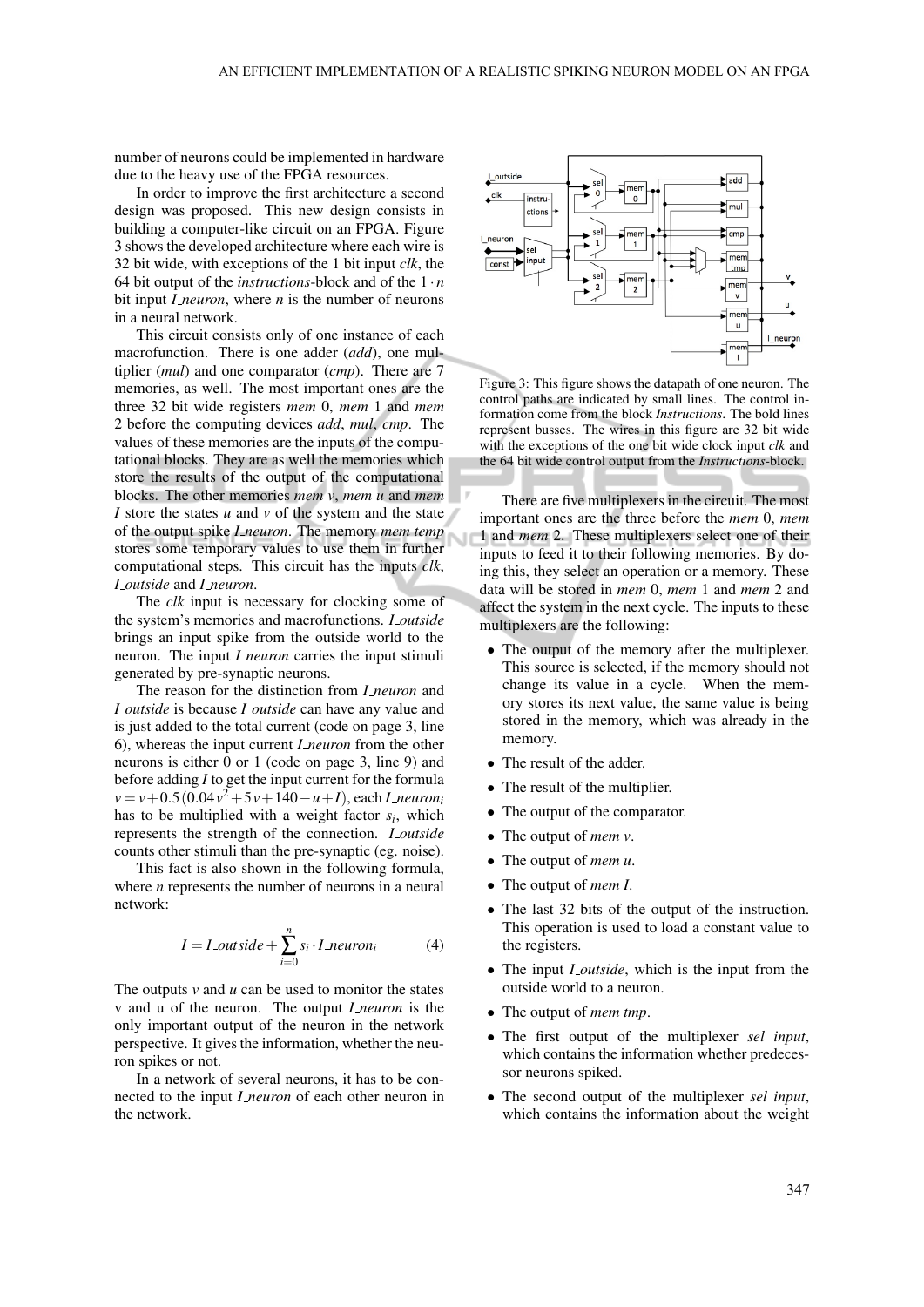

Figure 4: The *Instructions*-block is divided into the *source* part and the *time management* part. The source part is a memory, which gives an instruction for each value of PC. The *time management* increases the PC after some clock cycles in the *clock* wire. The number of clock cycles which are necessary to increase the program-counter (PC) by 1 is given by each instruction individually.

of the connection from another neuron to this neuron. With this information, the input spike can be calculated according to equation (4).

• Four inputs to select the parameters a, b, c, d.

The multiplexer *Sel input* has 2 outputs and 2·*n* inputs, where n is the number of neurons in a neural network. For each neuron in the network, there are two connections to the multiplexer *sel input*. One input carries the information whether the predecessor neuron spikes and one input carries the information, containing the weight of the connection between the two neurons. When summing up the input spikes from other neurons, this multiplexer chooses a neuron, and read in its spike. Then, it selects the next neuron, to read in its spike and sum all spikes up according to formula (4). The multiplexer next to *mem tmp* selects which number (if any) should be stored in *mem tmp*.

The *instructions*-block provides the circuit with instructions, which control what the circuit does. Figure 4 provides an overview of the *Instructions*-block. The first sub-block is the source-block. This block consists of a memory, which is initialized with some predefined content before the circuit begins to run and it is read only. The 7 bit program counter *PC* is connected to the *address* input of the memory-block *source*. For each value of PC, there is a 64 bit value on the output of the *source*-block: The instruction. The instruction is one of the outputs of the *instructions*block, but it is used in the *time management*-block as well. In the whole circuit, only some parts of this 64 bit value are used to control the function of blocks, memories and to control the multiplexers.

The *time management* is built of two functions. The *clock divider* divides the *clock* by the 4 bit wide number on its second input. So, the *clock divider*'s output *end instruction* is a clock with a reduced frequency. The *counter*-block increases its value after each cycle of the *end instruction*. It starts with 0 and counts up. The resulting output signal of the *counter* is the program counter (PC), which affects the memory *source*. The output *end instruction* causes the memories *mem* 0, *mem* 1 and *mem* 2 in Figure 3 to store the next value. Since the *end instruction* wire determines, when an instruction ends, a whole cycle of *end instruction* is often just called *cycle*.

### 4 CONCLUSIONS

The first attempt was straightforward to implement and it was easy to understand the underlying function. But for the goal to implement a lot of neurons in a relatively small FPGA, this model is not sufficient. The second model described in this paper is much more efficient, as it makes it possible to implement a model of a neural network 10 times higher than in traditional implementation. The limiting factor are the embedded multipliers. In this work, it is not possible to create the desired macrofunctions just out of logic and without the use of these multipliers. However, the system computes much faster than realtime. While designing this model, there was always a focus on real-time compatibility, very important when this network is needed to simulate a group of neurons, which have to interact with the outside world.

All the designs in this paper work correctly. First, the hardware design was logically validated with Modelsim software, then was performed a timing analysis with Altera TimeQuest software. After all these software validations, the hardware was tested in one Altera DE2 board containing one Cyclone II FPGA, EP2C35F672C6, resulting in a computation speed 109 times faster than real-time. The resource usage of the circuit is very high since the processing of floating point instructions is very resource intensive, making a parallel simulation of more than 10 neurons impossible with the used device (low-cost Altera FPGA). Table 2 shows the resource usage for of the two models which were described in this paper. It is important to emphasize that this work was implement on a low-cost and low-density FPGA Design.

There are some solutions to overcome the hardware limitations: considering that the processing time is only 10 % of the real time, each module might be used 10 times, raising the number of neurons in the network. Another possibility consists in using external memories -containing large bandwidth- to store the synaptic weights, as in the latest FPGAs models.

This work showed an efficient hardware implementation of a neural model. The current implementation runs a very accurate simulation of the biological reality. One of the results of this project is a neural model consisting out of 10 neurons, 100 times faster